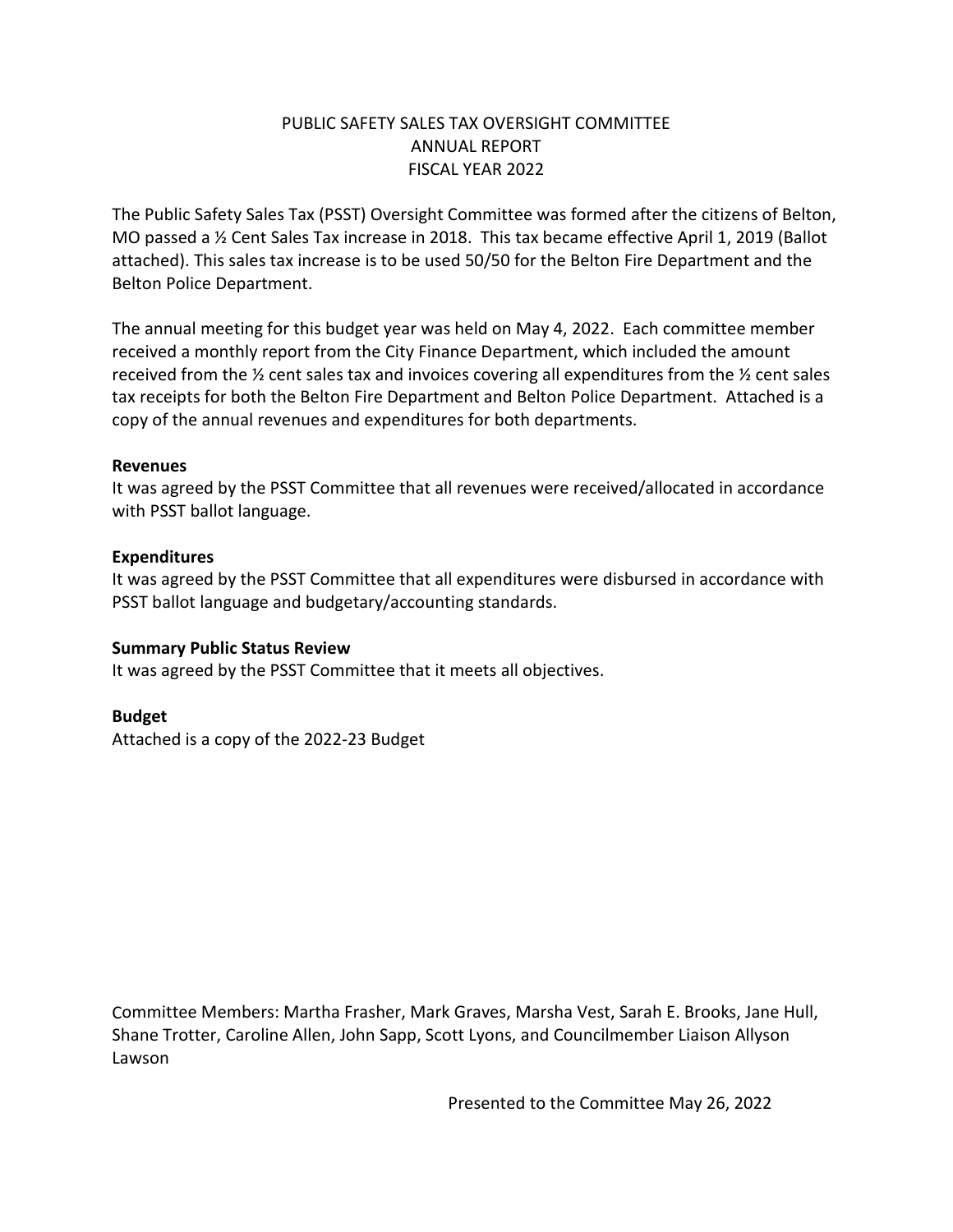**PUBLIC SAFETY SALES TAX FUND**

**Revenues and Expenditures ‐ Cash Basis For the Twelve Months Ended March 31, 2022**

|        |                                          | <b>12 MONTHS</b><br><b>ENDED 3/31/22</b> |
|--------|------------------------------------------|------------------------------------------|
|        | <b>REVENUES:</b>                         |                                          |
|        | <b>Public Safety Sales Tax</b>           | 2,567,326.76                             |
|        | Interest on Investments                  | 16,274.27                                |
|        | Cash Carryover                           | 2,285,913.35                             |
|        | <b>TOTAL REVENUES:</b>                   | 4,869,514.38                             |
|        | <b>EXPENDITURES:</b>                     |                                          |
|        | <b>Transfers to the General Fund</b>     |                                          |
|        | Wages & Benefits Above FY2019 Base**     | 1,127,673.18                             |
|        | Training (Paramedic & Police Academy)    | 24,276.00                                |
|        | Public Safety Equipment & Vehicles       |                                          |
|        | Fire                                     |                                          |
| FD2201 | <b>Equipment for New Engine</b>          | 42,587.32                                |
| FD2203 | <b>Fire Nozzles</b>                      | 17,499.91                                |
| FD2204 | <b>Portable Radios</b>                   | 89,801.12                                |
| FD2206 | Paratech Air Bags                        | 6,207.00                                 |
| FD2207 | <b>LUCAS Chest Compression System</b>    | 31,979.28                                |
| FD2208 | McGrath Video Laryngoscope               | 7,405.47                                 |
| FD2209 | Hovertech Jack Patient Lifting Device    | 81.19                                    |
| FD2210 | Nitronox                                 | 17,072.00                                |
| FD2211 | <b>Portable Ventilators</b>              | 15,585.00                                |
| FD2212 | Fire Engine                              |                                          |
| FD2213 | Ambulance Remount(s)                     | 142,218.67                               |
| FD2214 | <b>Fire Prevention Vehicle</b>           | 13,232.59                                |
|        | <b>Police</b>                            |                                          |
| PD2203 | Laptop Computers for Patrol Vehicles     | 30,926.28                                |
| PD2204 | Network Switches, Wireless Access        | 2,496.48                                 |
| PD2205 | Car Mounted License Plate Reader         |                                          |
| PD2206 | <b>Automated External Defibrillators</b> | 24,577.28                                |
| PD2207 | <b>Computer Equipment</b>                | 18,480.35                                |
| PD2208 | CIRT Helmets                             | 9.804.00                                 |
| PD2210 | <b>Body Worn Cameras</b>                 | 55,863.50                                |
| PD2209 | <b>Patrol Cars</b>                       | 59,100.67                                |
| PD2211 | Special Operations Personnel Van         |                                          |
|        | <b>TOTAL TRANSFERS:</b>                  | 1,736,867.29                             |
|        | <b>REVENUES OVER EXPENDITURES</b>        | 3,132,647.09                             |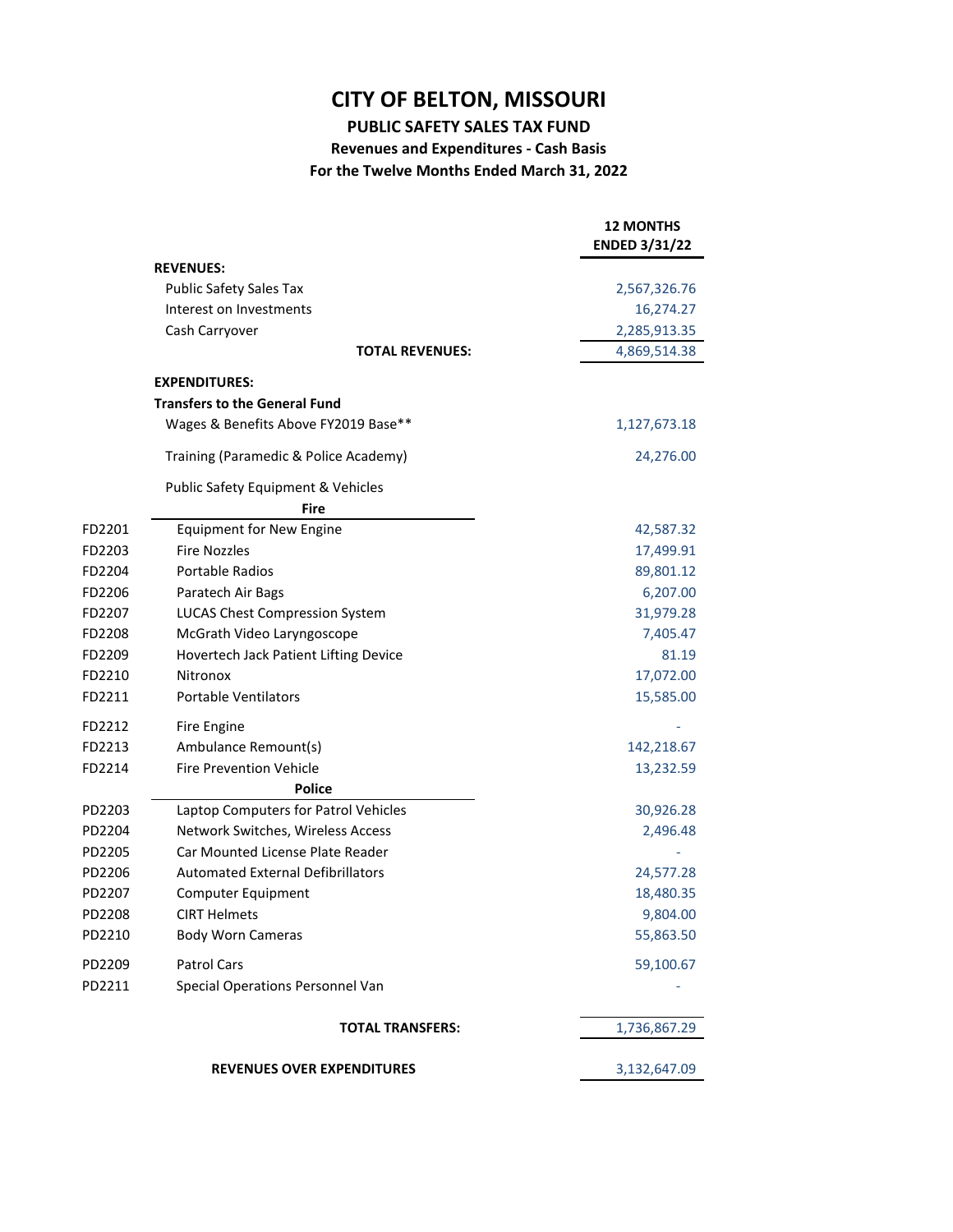#### **PUBLIC SAFETY SALES TAX FUND**

#### **Revenues and Expenditures ‐ Cash Basis**

#### **For the Twelve Months Ended March 31, 2022**

The City received \$2,567,326.76 of public safety sales tax for the fiscal year ended March 31, 2022. The City has spent \$1,736,867.29 for public safety expenses.

Of the total \$1,736,867.29 of total expenses, \$1,127,673.18 was spent on Fire/EMT and Police salaries and benefits, \$24,276 was spent on training and the balance of \$584,918.11 was spent on public safety equipment, ambulance remounts, fire prevention truck equipment and two patrol cars.

There is \$3,132,647.09 remaining at 3/31/2022 (\$757,591.69 is restricted for Fire and \$2,375,055.40 is restricted for Police).

The fire department is encumbering the remaining \$757,591.69 for the new fire engine and equipment that was ordered in FY22 and is expected to be delivered in FY23.

The police department is encumbering \$22,500 for license plate readers, \$3,800 for patrol vehicle laptop computers, \$1,500 for network switches and wireless access and \$139,100 for patrol cars that were budgeted and ordered in FY22 and are expected to be delivered in FY23. The carry forward balance for police is anticipated to be \$2,208,155.40.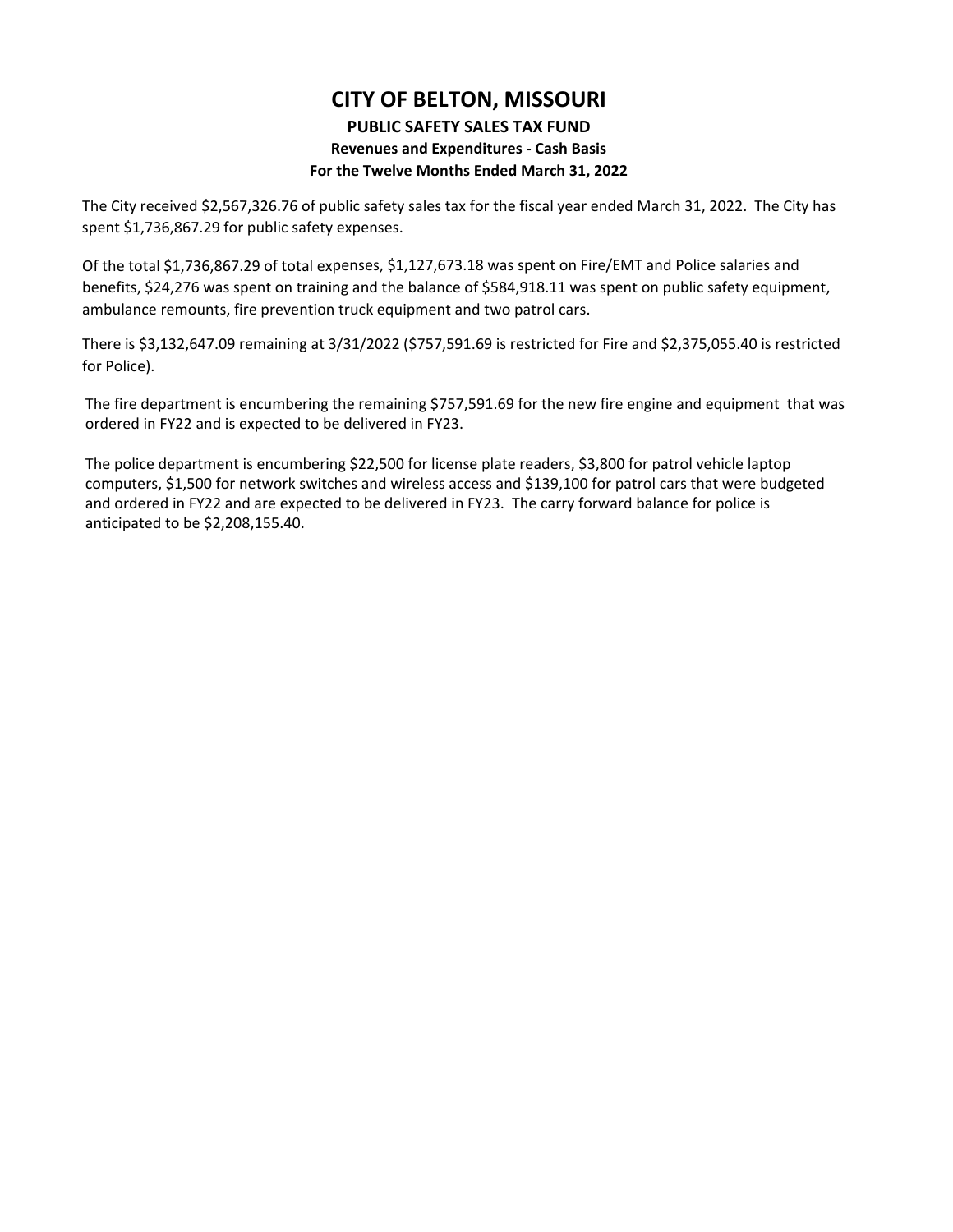# **PUBLIC SAFETY SALES TAX FUND**

# **Budgeted Revenues and Expenditures ‐ Cash Basis For the Twelve Months Ended March 31, 2023**

|                                               | <b>FIRE</b>   | <b>POLICE</b> | <b>TOTAL</b>   |
|-----------------------------------------------|---------------|---------------|----------------|
|                                               | <b>ANNUAL</b> | <b>ANNUAL</b> | <b>ANNUAL</b>  |
|                                               | <b>BUDGET</b> | <b>BUDGET</b> | <b>BUDGET</b>  |
| <b>REVENUES:</b>                              |               |               |                |
| <b>Public Safety Sales Tax</b>                | 1,507,250.00  | 1,507,250.00  | 3,014,500.00   |
| Interest on Investments                       |               |               |                |
| Cash Carryover                                | 757,592.00    | 2,375,055.00  | 3,132,647.00   |
| <b>TOTAL REVENUES:</b>                        | 2,264,842.00  | 3,882,305.00  | 6, 147, 147.00 |
| <b>EXPENDITURES:</b>                          |               |               |                |
| <b>Transfers to the General Fund</b>          |               |               |                |
| Wages & Benefits Above FY2019 Base**          | 1,303,200.00  | 1,323,500.00  | 2,626,700.00   |
| <b>Medic Training</b>                         | 20,000.00     |               | 20,000.00      |
| <b>Academy Training</b>                       |               | 30,000.00     | 30,000.00      |
| <b>Public Safety Equipment &amp; Vehicles</b> |               |               |                |
| Equipment for New Engine                      | 99,920.00     |               | 99,920.00      |
| <b>Fitness Equipment</b>                      | 38,000.00     |               | 38,000.00      |
| <b>Thermal Imaging Cameras</b>                | 35,000.00     |               | 35,000.00      |
| Defibrillator Mounting System                 | 7,200.00      |               | 7,200.00       |
| <b>Hydraulic Extrication Rescue Tools</b>     | 135,000.00    |               | 135,000.00     |
| Fire Engine                                   | 640,840.00    |               |                |
| Tanker                                        | 450,000.00    |               | 450,000.00     |
| <b>Brush Truck</b>                            | 150,000.00    |               | 150,000.00     |
| Ambulance Remount(s)                          | 306,000.00    |               | 306,000.00     |
| Shift Commander Vehicle                       | 67,000.00     |               | 67,000.00      |